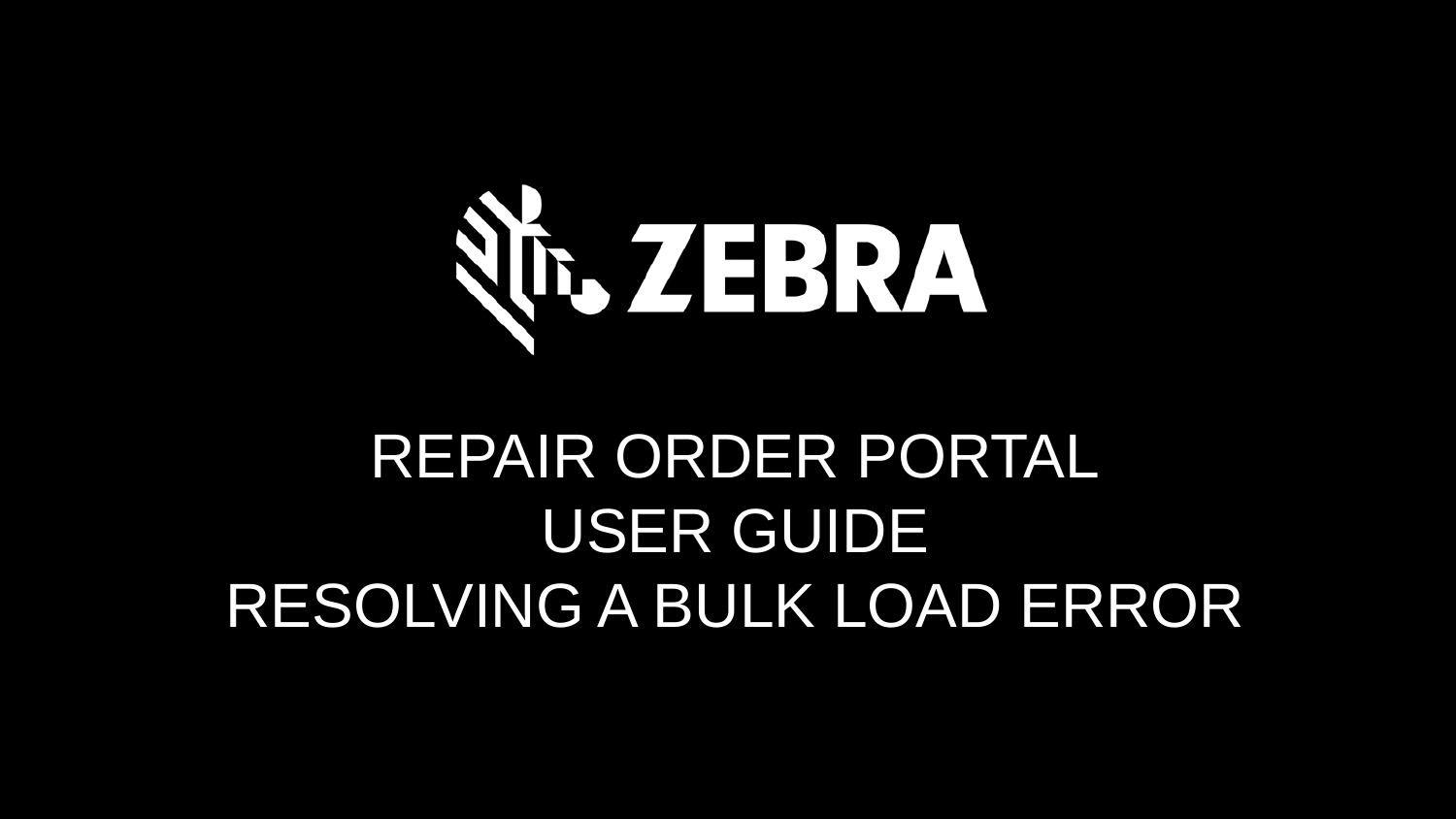





- 3. Serial number already exists on the current repair order (cart)
- 4. Serial number already exists on an open repair order
- 5. Multiple product models are associated with the serial number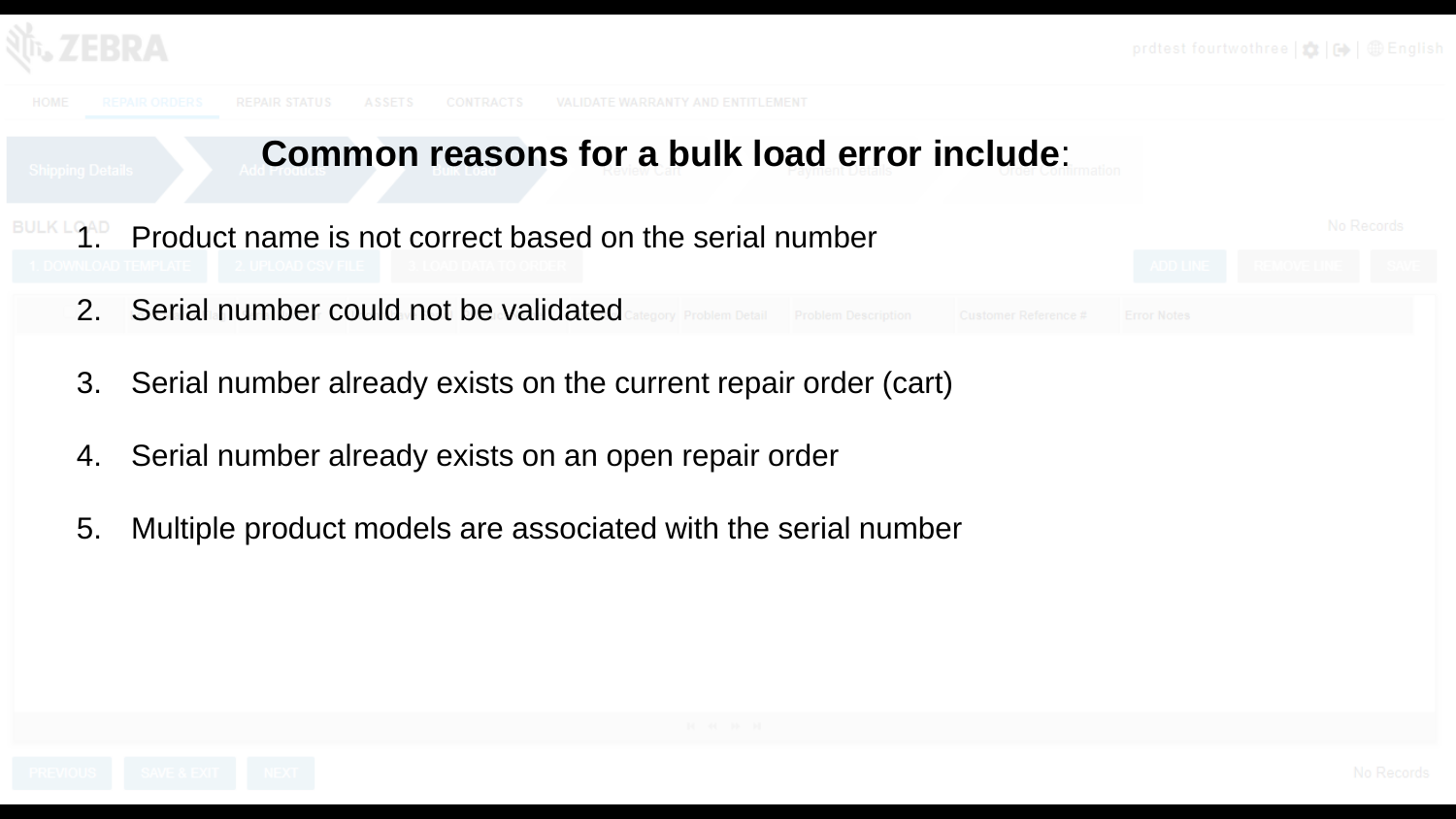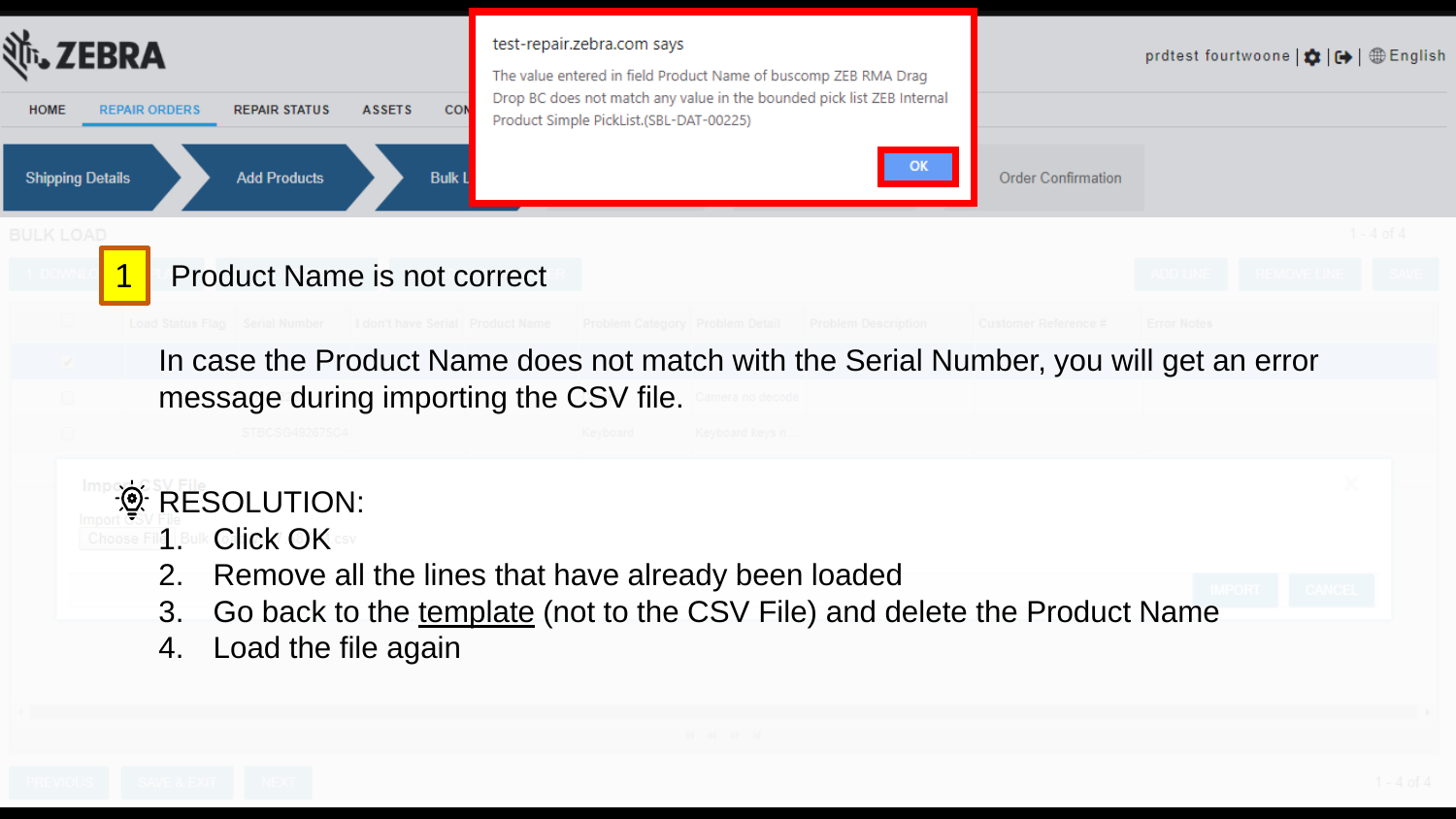

| НОМЕ | <b>REPAIR ORDERS</b> | REPAIR STATUS ASSETS CONTRACTS |  |  | VALIDATE WARRANTY AND ENTITLEMENT |
|------|----------------------|--------------------------------|--|--|-----------------------------------|
|------|----------------------|--------------------------------|--|--|-----------------------------------|

#### PENDING REPAIR ORDERS

 $1 - 10$  of  $10 +$ 

Note: Saved orders that have not been submitted will automatically expire 30 days from the creation date.

| <b>NEW REPAIR ORDER</b> | <b>CANCEL</b>       | <b>REFRESH</b>       |                         | <b>COLUMNS DISPLAYED</b> | <b>Filter Type</b>    | ▼ Filter Value |                  | <b>FIND</b>                                                                                    |          |                           |               |
|-------------------------|---------------------|----------------------|-------------------------|--------------------------|-----------------------|----------------|------------------|------------------------------------------------------------------------------------------------|----------|---------------------------|---------------|
| <b>Cart Number</b>      | <b>Order Status</b> | <b>Creation Date</b> | <b>Created By</b>       | Contact                  | <b>Billable Order</b> | # Of Lines     | <b>Bulk Load</b> | <b>Bulk Load Status</b>                                                                        | Account# | <b>Account Name</b>       | <b>Addres</b> |
| 1-1DRBOPQQ              | Pending             | 24-Nov-2019          | PRDTEST.4221@ EMEA DEMO |                          | IN.                   |                |                  | <b>Completed With Errors</b>                                                                   | 765498   | Zebra Technologi Zebra T  |               |
| -1DULQBJA               | Pending             | 22-Nov-2019          | PRDTEST.4221@ EMEA DEMO |                          |                       |                |                  | Completed                                                                                      | 6765498  | Zebra Technologi          | Zebra 1       |
| I-1DTV3ZPC              | Pending             | 21-Nov-2019          | PRDTEST.4221@ EMEA DEMO |                          | N                     | $\overline{0}$ |                  |                                                                                                | 6765498  | Zebra Technologi Zebra To |               |
| -1DRDN                  |                     |                      |                         |                          |                       |                |                  | In case there are other errors, the Bulk Load Status will display Completed with Errors. Click |          |                           |               |
| -1DTMGM5X               | Pending             | 21-Nov-2019          |                         |                          |                       |                |                  | on the status to be navigated back to bulk load page.                                          | 6765498  | Zebra Technologi Zebra To |               |
| -1DTMGLQX Pending       |                     | 21-Nov-2019          | PRDTEST.4221@ EMEA DEMO |                          | - IY                  |                |                  |                                                                                                | 6765498  | Zebra Technologi Zebra Ti |               |
| -1DTMEA04               | Pending             | 21-Nov-2019          | PRDTEST.4221@ EMEA DEMO |                          | N                     | $\sim$ 0       | N.               |                                                                                                | 6765498  | Zebra Technologi Zebra To |               |
| -1DOED2D8               | Pending             | 15-Nov-2019          | $PRDTEST.4224@$ --      |                          | IN 1                  | $\overline{0}$ | IN.              |                                                                                                | 6765498  | Zebra Technologi Calle M. |               |
| -1DLZJY9E               | Pending             | 14-Nov-2019          | PRDTEST.4221@ EMEA DEMO |                          | - N -                 | $\overline{0}$ | N.               |                                                                                                | 6765498  | Zebra Technologi Dukes N  |               |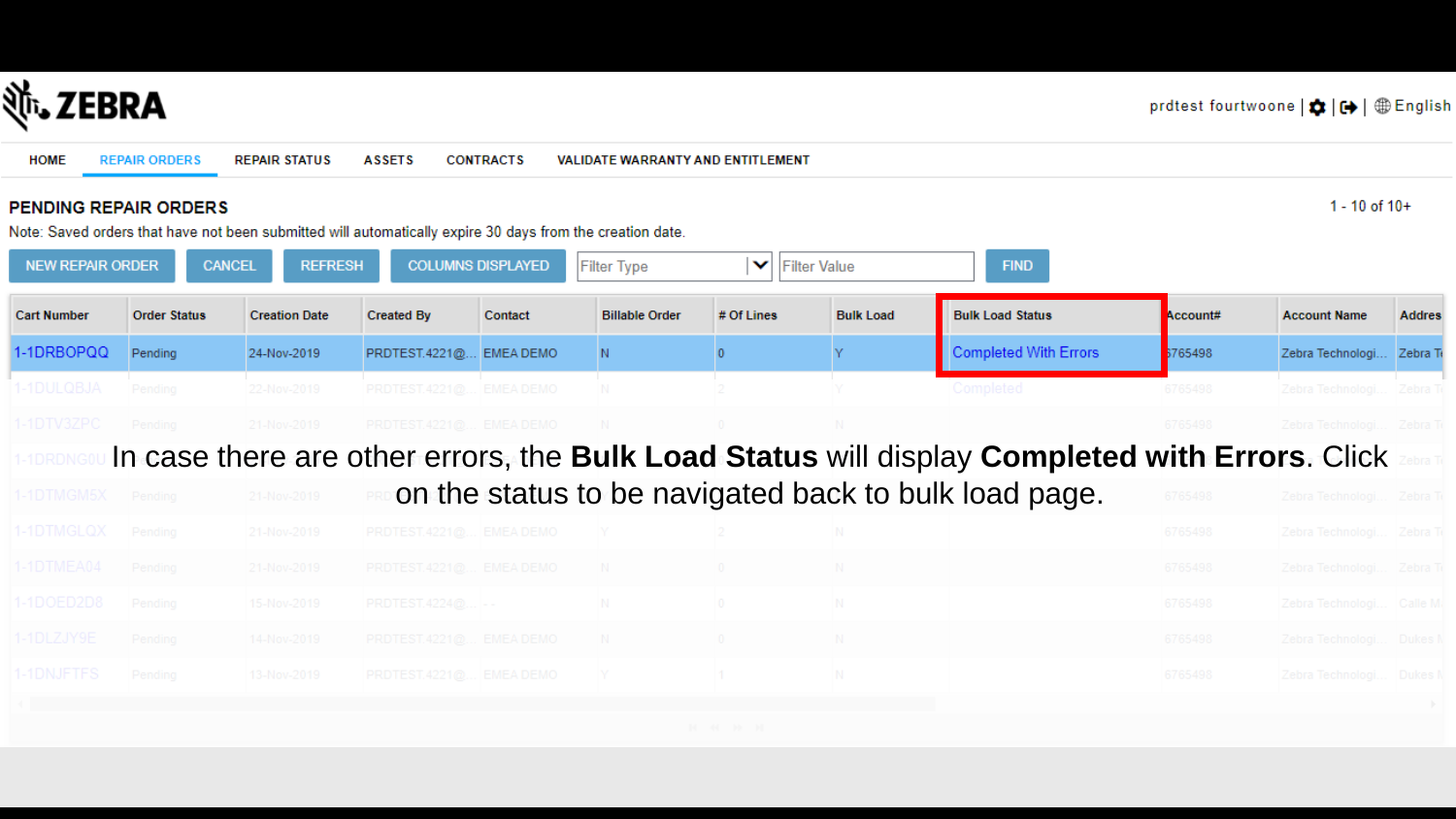



The Serial Number is not correct and the flag **I don't have Serial Number** has been checked automatically.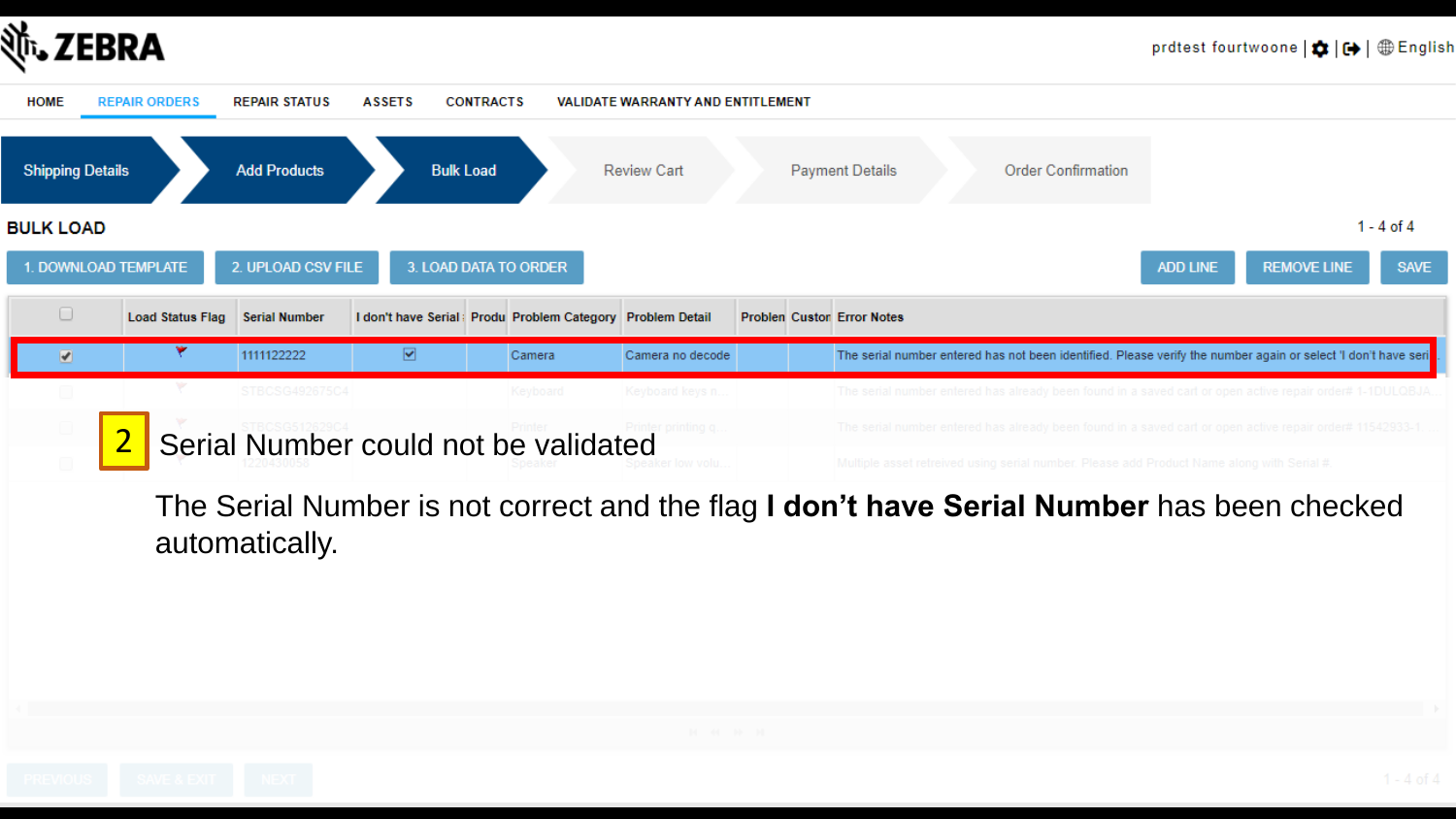



- 2. Click on the arrow within the field
- 3. Select Product from the catalogue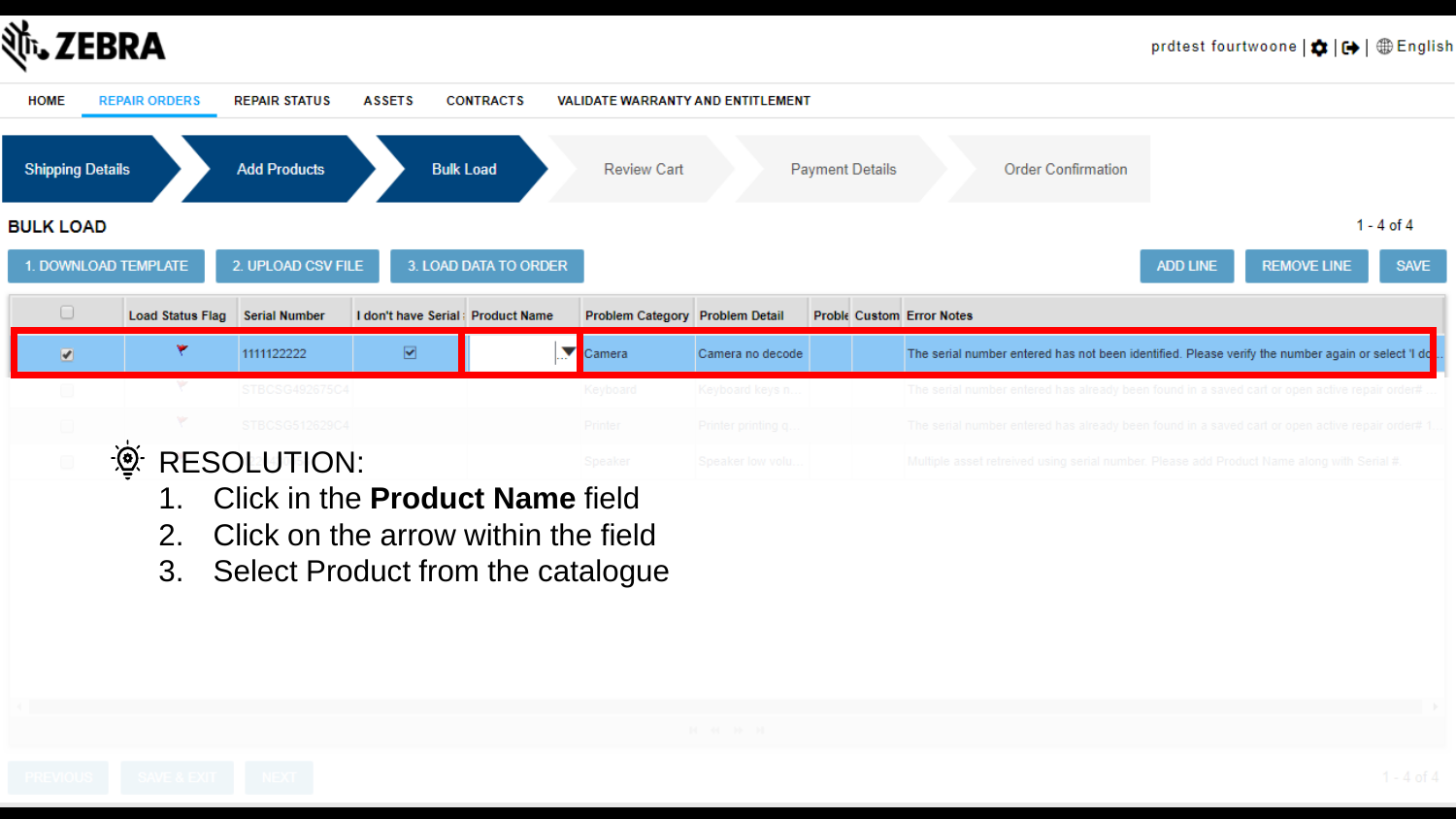

| <b>HOME</b>             | <b>REPAIR ORDERS</b> | <b>REPAIR STATUS</b> | <b>ASSETS</b>                                              | <b>CONTRACTS</b> |          | <b>VALIDATE WARRANTY AND ENTITLEMENT</b> |  |                                                                                                                |                 |                    |                |
|-------------------------|----------------------|----------------------|------------------------------------------------------------|------------------|----------|------------------------------------------|--|----------------------------------------------------------------------------------------------------------------|-----------------|--------------------|----------------|
| <b>Shipping Details</b> |                      | <b>Add Products</b>  | <b>Bulk Load</b>                                           |                  |          | <b>Review Cart</b>                       |  | <b>Payment Details</b><br><b>Order Confirmation</b>                                                            |                 |                    |                |
| BULK LOAD               |                      |                      |                                                            |                  |          |                                          |  |                                                                                                                |                 |                    | $1 - 4$ of $4$ |
|                         | 1. DOWNLOAD TEMPLATE | 2. UPLOAD CSV FILE   | 3. LOAD DATA TO ORDER                                      |                  |          |                                          |  |                                                                                                                | <b>ADD LINE</b> | <b>REMOVE LINE</b> | <b>SAVE</b>    |
| $\Box$                  | Load Status Flag     | <b>Serial Number</b> | I don't have Serial: Produ Problem Category Problem Detail |                  |          |                                          |  | <b>Problen Custon Error Notes</b>                                                                              |                 |                    |                |
| $\bullet$               | ۳                    | 1111122222           | $\overline{\blacktriangledown}$                            |                  | Camera   | Camera no decode                         |  | The serial number entered has not been identified. Please verify the number again or select 'I don't have seri |                 |                    |                |
| 0                       | ۴                    | STBCSG492675C4       |                                                            |                  | Keyboard | Keyboard keys n                          |  | The serial number entered has already been found in a saved cart or open active repair order# 1-1DULQBJA       |                 |                    |                |
|                         |                      | STBCSG512629C4       |                                                            |                  | Printer  | Printer printing q                       |  | The serial number entered has already been found in a saved cart or open active repair order# 11542933-1.      |                 |                    |                |
| $\qquad \qquad \Box$    |                      | 1220430058           |                                                            |                  | Speaker  | Speaker low yolu.                        |  | Multiple asset retreived using serial number. Please add Product Name along with Serial #.                     |                 |                    |                |
|                         |                      |                      |                                                            |                  |          |                                          |  |                                                                                                                |                 |                    |                |

 $\begin{array}{|c|c|c|c|c|} \hline 3 & \hline \end{array}$  Serial number already exists on the current repair order (cart)

The Serial Number is already a part of an open cart that has not been submitted yet.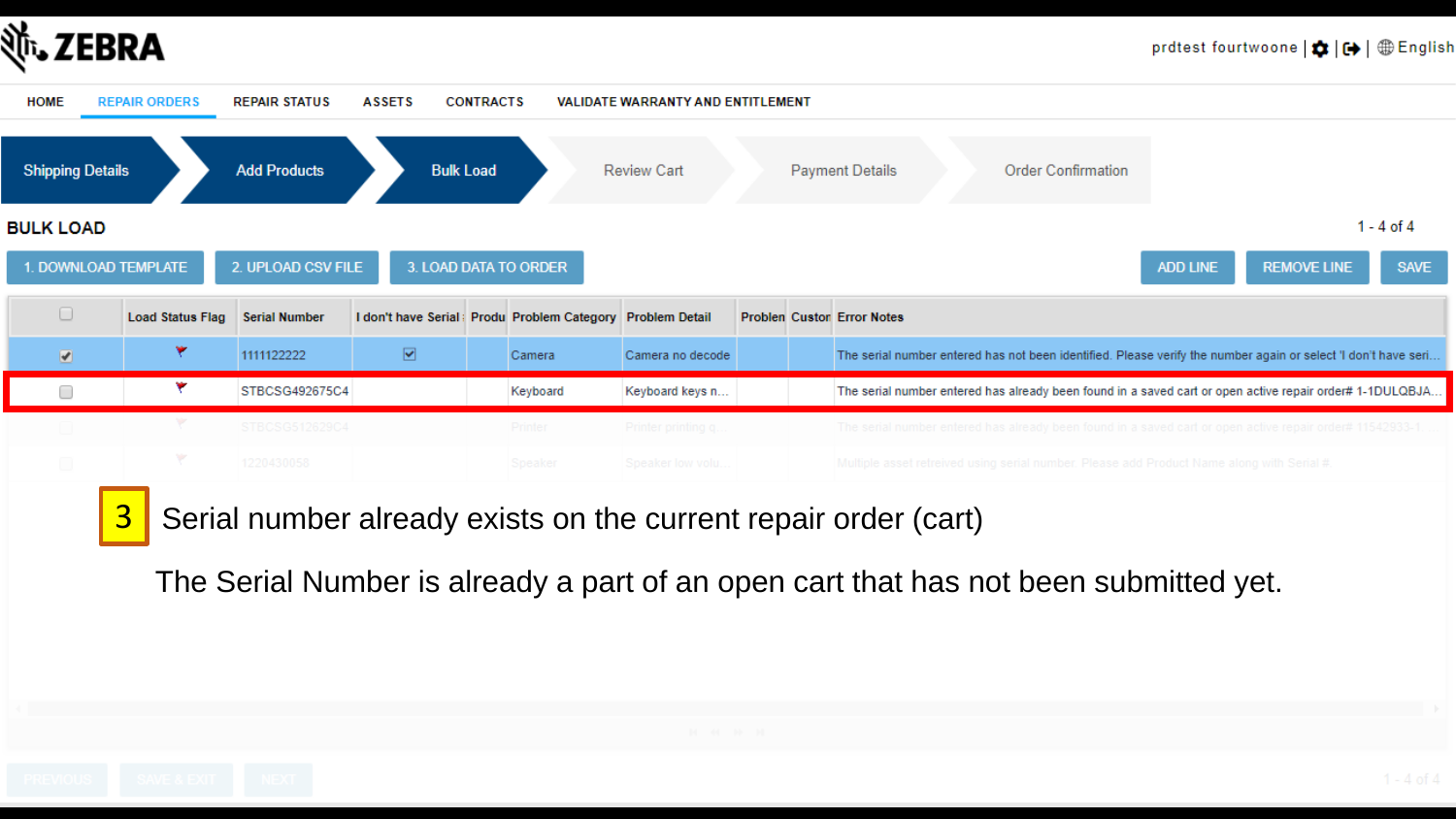



- 1. The error message displays the cart number. You can search for the cart number in **REPAIR ORDERS** page
- 2. You can remove the unit from Bulk Load and submit the cart where the unit was found OR

You can remove the unit from the cart where the unit was found and load it once again in Bulk Load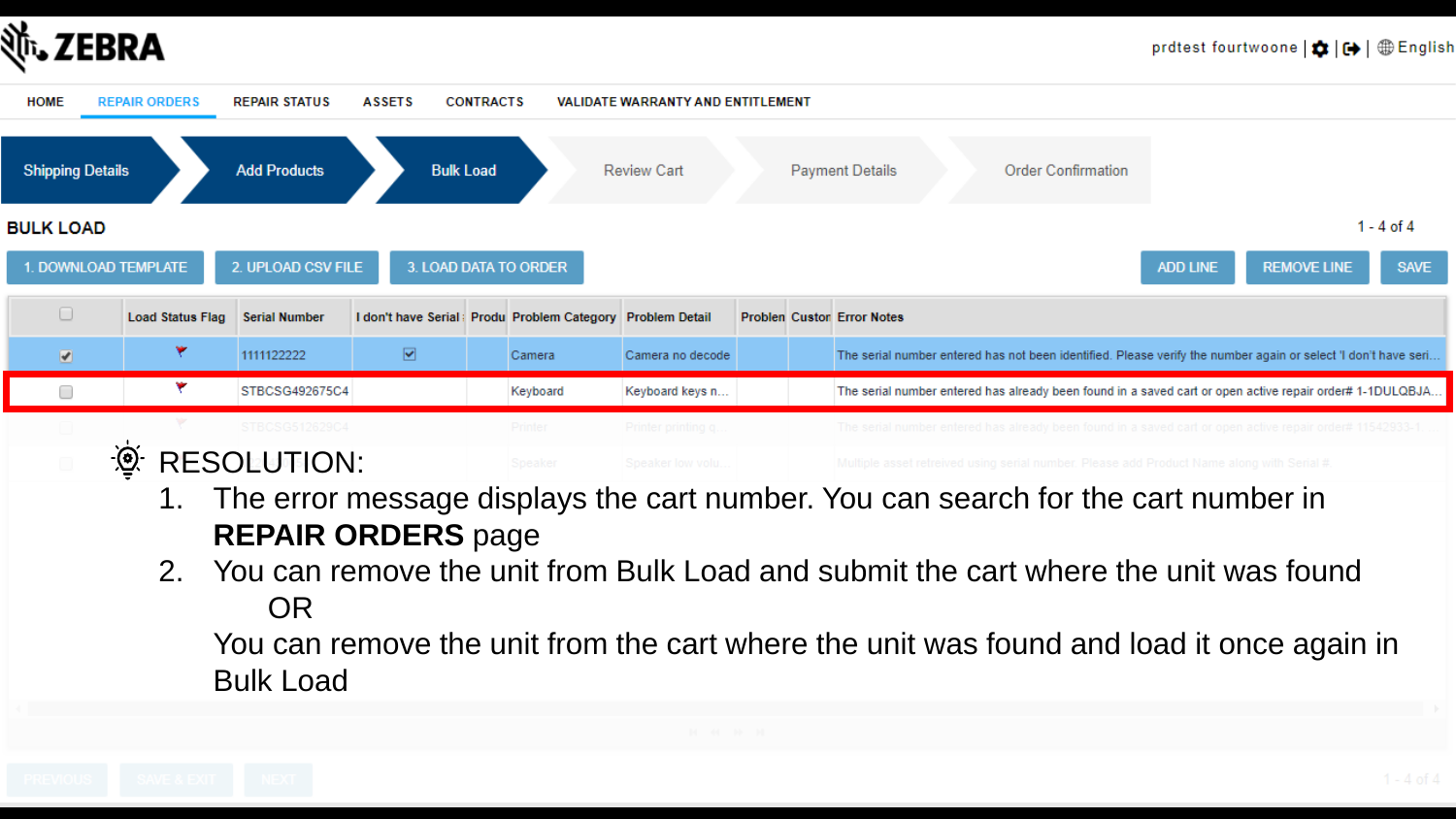

| <b>HOME</b>             | <b>REPAIR ORDERS</b>           | <b>REPAIR STATUS</b> | <b>ASSETS</b>                                              | <b>CONTRACTS</b>      |          | <b>VALIDATE WARRANTY AND ENTITLEMENT</b> |  |                                                                                                                |
|-------------------------|--------------------------------|----------------------|------------------------------------------------------------|-----------------------|----------|------------------------------------------|--|----------------------------------------------------------------------------------------------------------------|
| <b>Shipping Details</b> |                                | <b>Add Products</b>  | <b>Bulk Load</b>                                           |                       |          | <b>Review Cart</b>                       |  | <b>Payment Details</b><br><b>Order Confirmation</b>                                                            |
| <b>BULK LOAD</b>        |                                |                      |                                                            |                       |          |                                          |  | 1 - 4 of 4                                                                                                     |
|                         | 1. DOWNLOAD TEMPLATE           | 2. UPLOAD CSV FILE   |                                                            | 3. LOAD DATA TO ORDER |          |                                          |  | <b>SAVE</b><br><b>REMOVE LINE</b><br><b>ADD LINE</b>                                                           |
| $\Box$                  | Load Status Flag Serial Number |                      | I don't have Serial: Produ Problem Category Problem Detail |                       |          |                                          |  | <b>Problen Custon Error Notes</b>                                                                              |
| $\bullet$               | ۳                              | 1111122222           | $\overline{\mathbf{S}}$                                    |                       | Camera   | Camera no decode                         |  | The serial number entered has not been identified. Please verify the number again or select 'I don't have seri |
|                         | ÷                              | STBCSG492675C4       |                                                            |                       | Keyboard | Keyboard keys n                          |  | The serial number entered has already been found in a saved cart or open active repair order# 1-1DULQBJA       |
|                         | ۳                              | STBCSG512629C4       |                                                            | Printer               |          | Printer printing q                       |  | The serial number entered has already been found in a saved cart or open active repair order# 11542933-1.      |
| $\qquad \qquad \Box$    | ÷                              | 1220430058           |                                                            |                       | Speaker  | Speaker low yolu.                        |  | Multiple asset retreived using serial number. Please add Product Name along with Serial #.                     |
|                         |                                |                      |                                                            |                       |          |                                          |  |                                                                                                                |

 $\frac{4}{8}$  Serial number already exists on an open repair order

The Serial Number is already a part of an open order that was already submitted.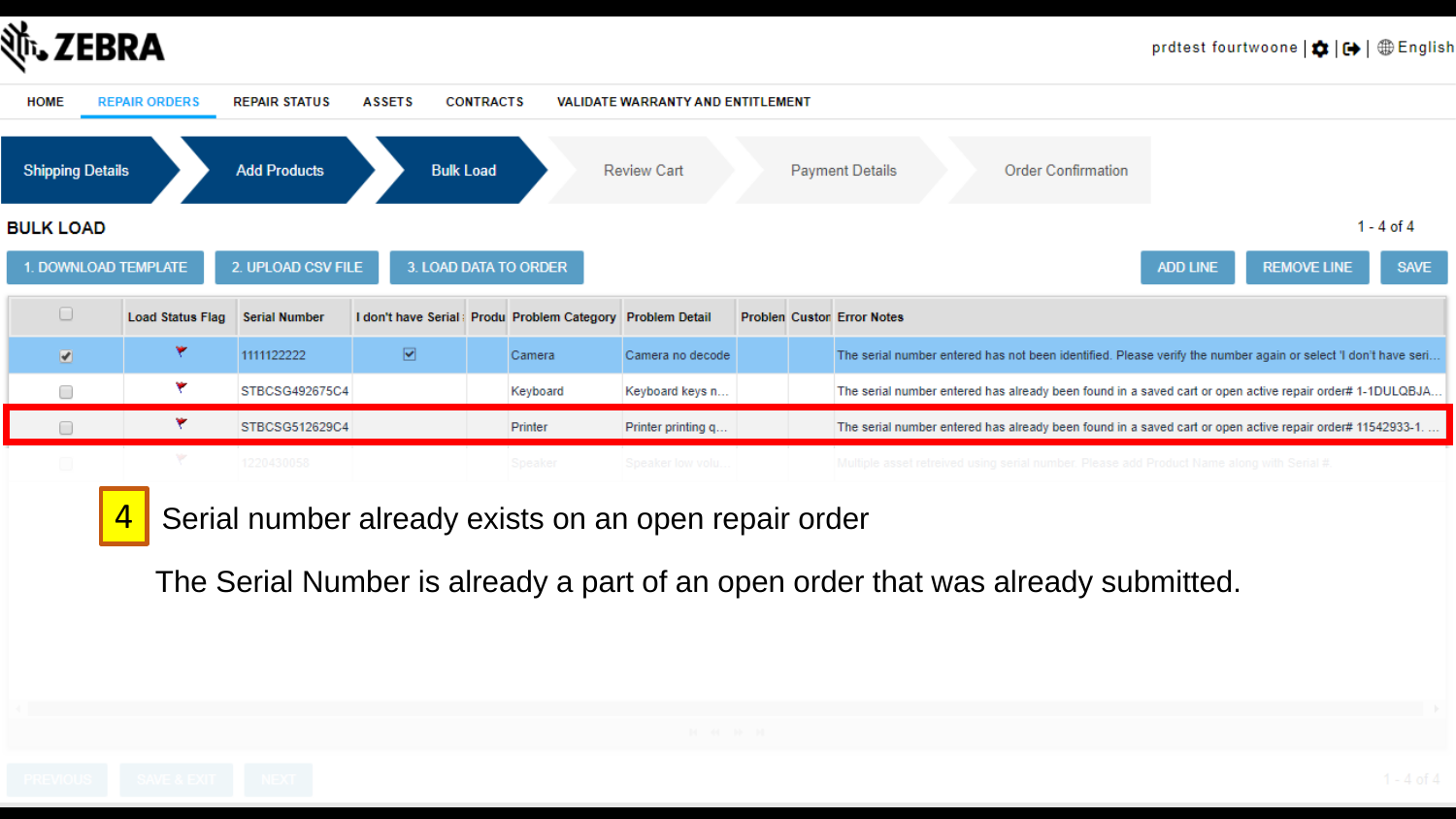



#### $-\underline{\overline{\mathbf{Q}}}$ RESOLUTION:

- 1. The error message displays the order number. You can search for the order number in **REPAIR STATUS** page
- 2. You have to remove the unit from Bulk Load and submit the cart without the unit
	- 4a Select the unit
	- 4b Remove it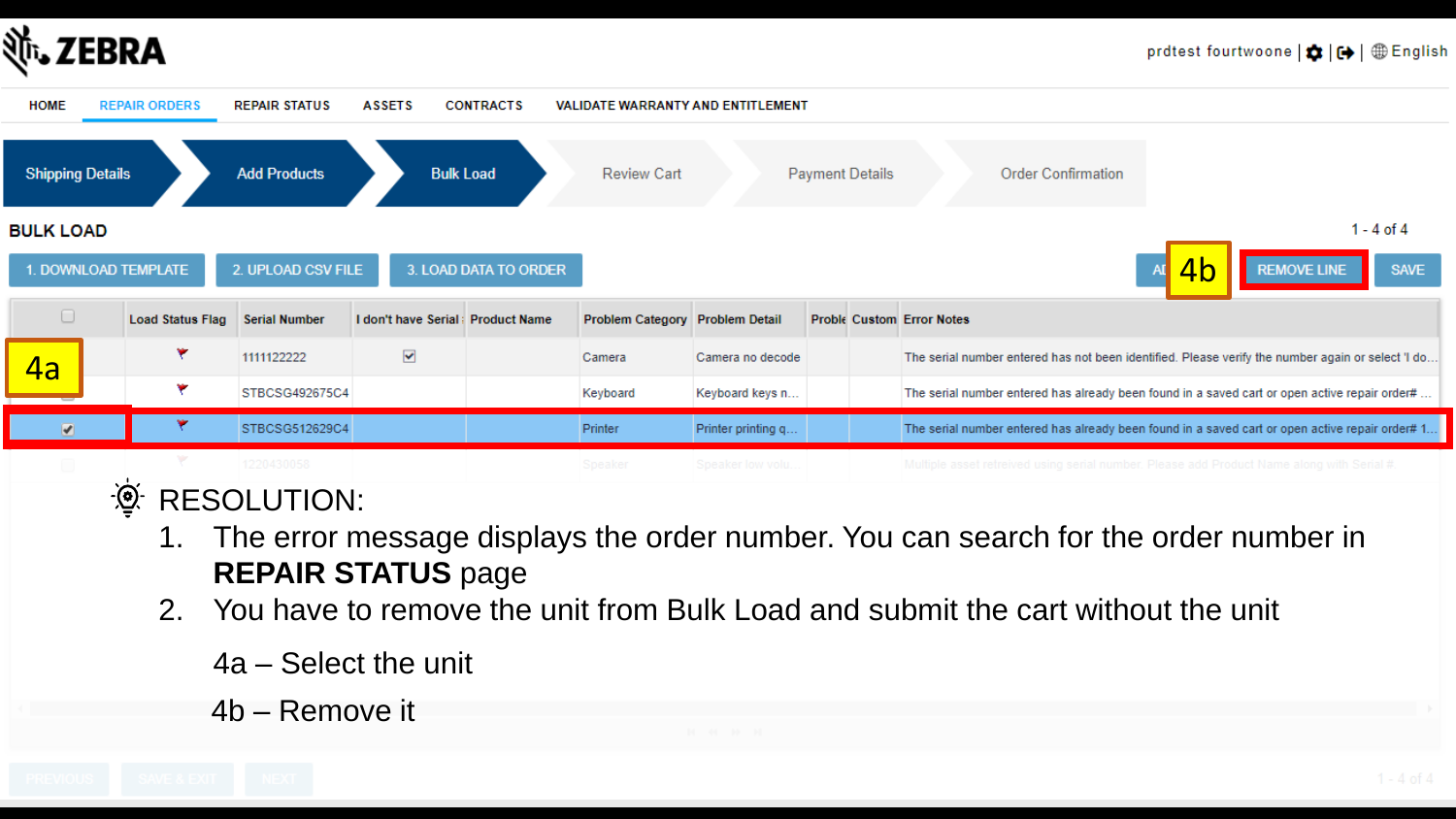

| <b>HOME</b>             | <b>REPAIR ORDERS</b>    | <b>REPAIR STATUS</b> | <b>ASSETS</b>                   | <b>CONTRACTS</b> |                                                            | <b>VALIDATE WARRANTY AND ENTITLEMENT</b> |  |                                                                                                                |
|-------------------------|-------------------------|----------------------|---------------------------------|------------------|------------------------------------------------------------|------------------------------------------|--|----------------------------------------------------------------------------------------------------------------|
| <b>Shipping Details</b> |                         | <b>Add Products</b>  | <b>Bulk Load</b>                |                  |                                                            | <b>Review Cart</b>                       |  | <b>Payment Details</b><br><b>Order Confirmation</b>                                                            |
| BULK LOAD               |                         |                      |                                 |                  |                                                            |                                          |  | 1 - 4 of 4                                                                                                     |
|                         | 1. DOWNLOAD TEMPLATE    | 2. UPLOAD CSV FILE   | 3. LOAD DATA TO ORDER           |                  |                                                            |                                          |  | <b>SAVE</b><br><b>REMOVE LINE</b><br><b>ADD LINE</b>                                                           |
| $\Box$                  | <b>Load Status Flag</b> | <b>Serial Number</b> |                                 |                  | I don't have Serial: Produ Problem Category Problem Detail |                                          |  | <b>Problen Custon Error Notes</b>                                                                              |
| $\bullet$               | ۳                       | 1111122222           | $\overline{\blacktriangledown}$ |                  | Camera                                                     | Camera no decode                         |  | The serial number entered has not been identified. Please verify the number again or select 'I don't have seri |
| ∩                       | ۳                       | STBCSG492675C4       |                                 |                  | Keyboard                                                   | Keyboard keys n                          |  | The serial number entered has already been found in a saved cart or open active repair order# 1-1DULQBJA       |
|                         | ۳                       | STBCSG512629C4       |                                 |                  | Printer                                                    | Printer printing q                       |  | The serial number entered has already been found in a saved cart or open active repair order# 11542933-1.      |
|                         |                         | 1220430058           |                                 |                  | Speaker                                                    | Speaker low volu                         |  | Multiple asset retreived using serial number. Please add Product Name along with Serial #.                     |



5 Multiple product models are associated with the serial number

There are multiple Product Names associated with the serial number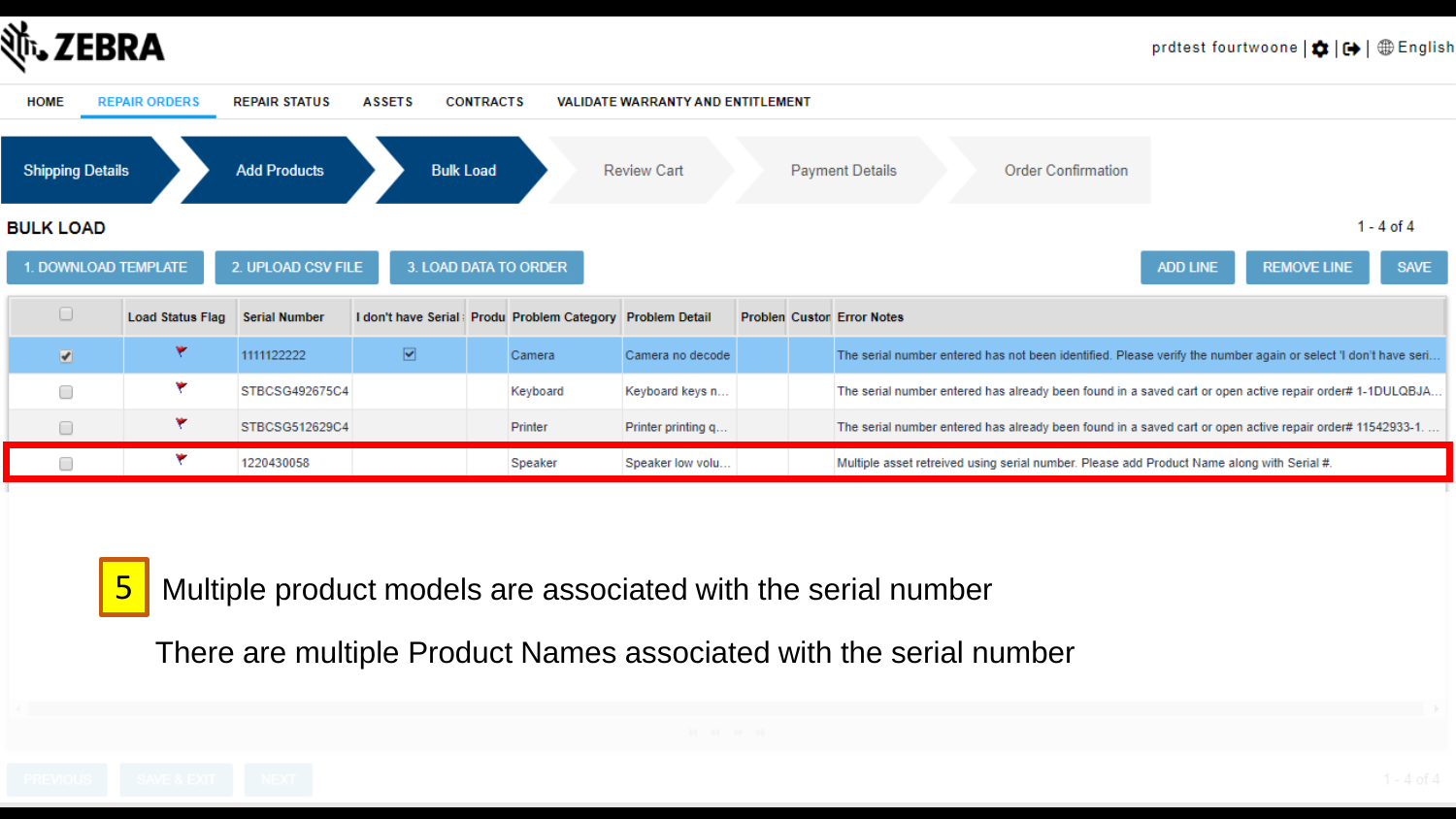





- 1. Click in the **SERIAL NUMBER** field
- 2. Click on the arrow within the field
- 3. Select the correct product from the pop-up window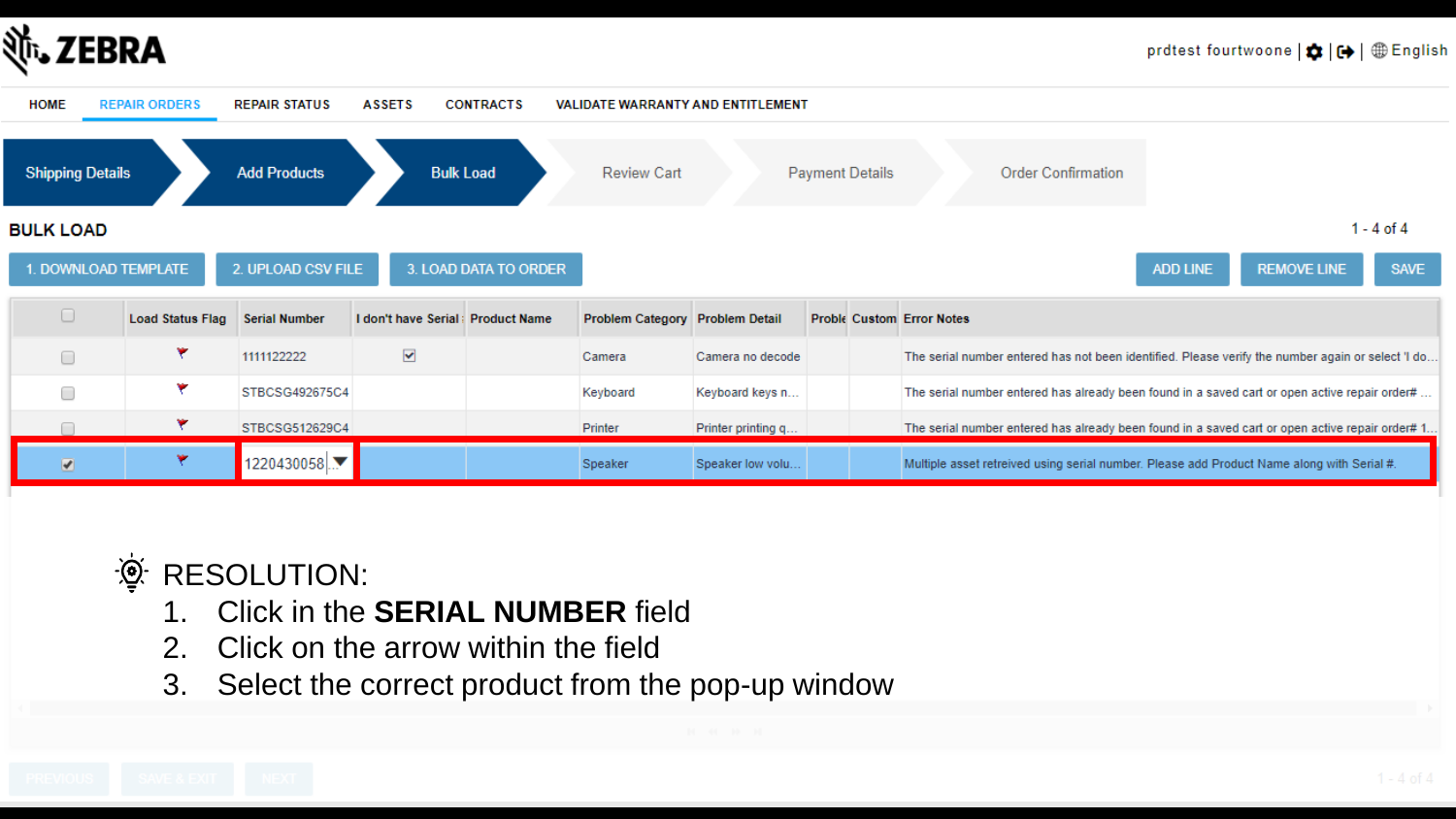

| <b>HOME</b>             | <b>REPAIR ORDERS</b> | <b>REPAIR STATUS</b> | <b>ASSETS</b>                     | <b>CONTRACTS</b>      |                                 | <b>VALIDATE WARRANTY AND ENTITLEMENT</b> |                        |                                                                                                   |                 |                    |             |
|-------------------------|----------------------|----------------------|-----------------------------------|-----------------------|---------------------------------|------------------------------------------|------------------------|---------------------------------------------------------------------------------------------------|-----------------|--------------------|-------------|
| <b>Shipping Details</b> |                      | <b>Add Products</b>  | <b>Bulk Load</b>                  |                       | <b>Review Cart</b>              |                                          | <b>Payment Details</b> | <b>Order Confirmation</b>                                                                         |                 |                    |             |
| <b>BULK LOAD</b>        |                      |                      |                                   |                       |                                 |                                          |                        |                                                                                                   |                 |                    | 1 - 4 of 4  |
|                         | 1. DOWNLOAD TEMPLATE | 2. UPLOAD CSV        | $\mathsf{h}$                      | 3. LOAD DATA TO ORDER |                                 |                                          |                        |                                                                                                   | <b>ADD LINE</b> | <b>REMOVE LINE</b> | <b>SAVE</b> |
| $\Box$                  | Load Status Flag     | <b>Serial Number</b> | I don't have Serial: Product Name |                       | Problem Category Problem Detail |                                          |                        | <b>Proble Custom Error Notes</b>                                                                  |                 |                    |             |
| $\bullet$               | ۳                    | 1111122222           | $\overline{\mathbf{v}}$           | MC9190-G30SW Camera   |                                 | Camera no decode                         |                        | The serial number entered has not been identified. Please verify the number again or select 'I do |                 |                    |             |
|                         |                      | STBCSG492675C4       |                                   |                       | Keyboard                        | Keyboard keys n                          |                        | The serial number entered has already been found in a saved cart or open active repair order#     |                 |                    |             |
|                         |                      | STBCSG512629C4       |                                   |                       | Printer                         | Printer printing q                       |                        | The serial number entered has already been found in a saved cart or open active repair order# 1   |                 |                    |             |
|                         |                      | 1220430058           |                                   | MC959B-KDGBA Speaker  |                                 | Speaker low volu                         |                        | Multiple asset retreived using serial number. Please add Product Name along with Serial #.        |                 |                    |             |

After you have resolved all the errors with the bulk load, click on 3. LOAD DATA TO ORDER

 $M$   $M$   $N$   $M$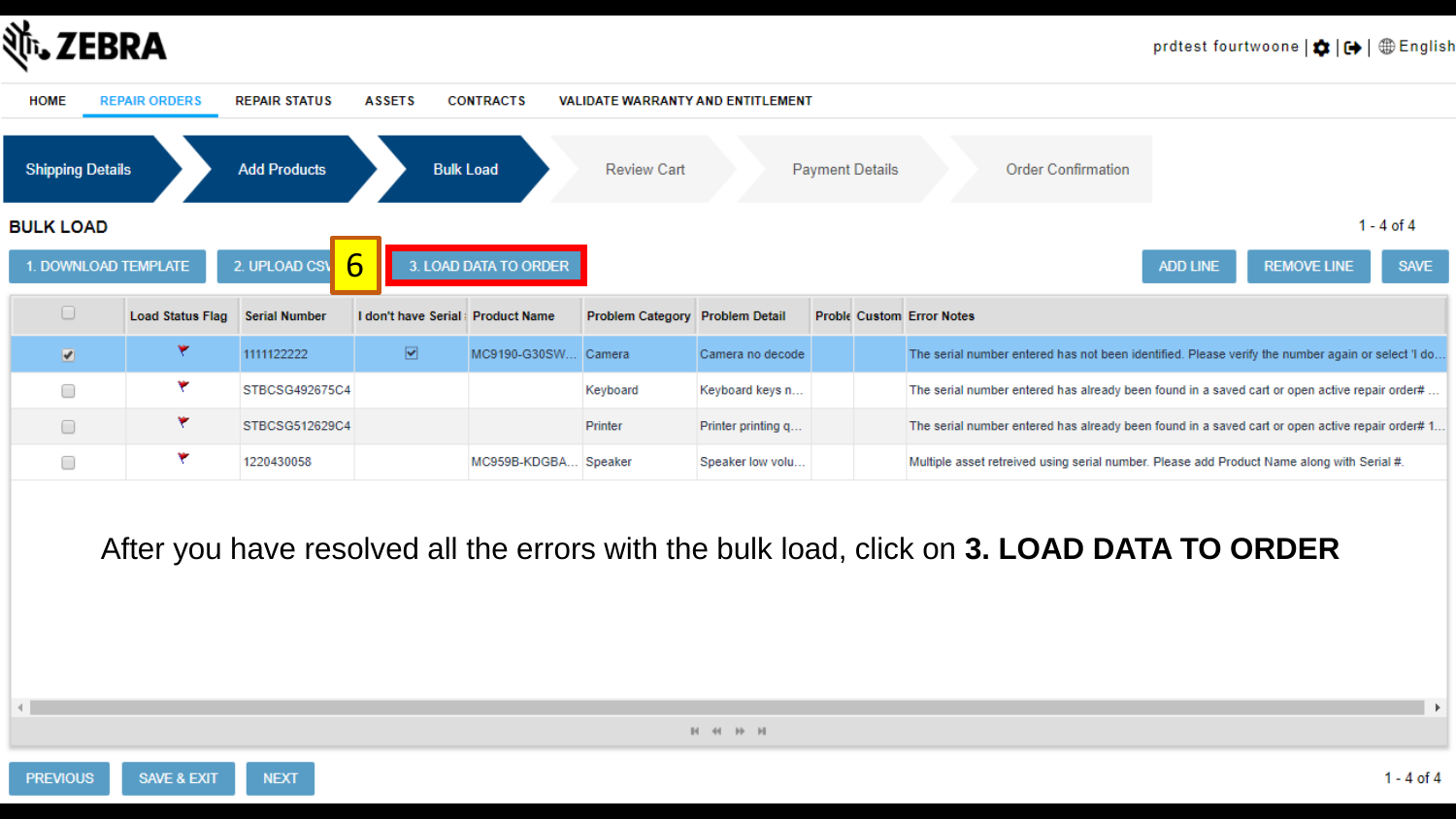

| <b>HOME</b>              | <b>REPAIR ORDERS</b>        | <b>REPAIR STATUS</b> | <b>ASSETS</b> | <b>CONTRACTS</b> | VALIDATE WARRANTY AND ENTITLEMENT                                                    |                                                                                                                      |                             |                |             |                  |
|--------------------------|-----------------------------|----------------------|---------------|------------------|--------------------------------------------------------------------------------------|----------------------------------------------------------------------------------------------------------------------|-----------------------------|----------------|-------------|------------------|
| Shipping Details         |                             | <b>Add Products</b>  |               | Bulk Load        | <b>Review Cart</b>                                                                   | <b>Payment Details</b>                                                                                               | <b>Order Confirmation</b>   |                |             |                  |
| <b>BULK LOAD</b>         |                             | 乛                    |               |                  |                                                                                      |                                                                                                                      |                             |                |             | $1 - 8$ of $8 -$ |
|                          | 1. DOWNLOAD TEMPLATE        |                      |               |                  | notification will be sent to prdtest.4223@mailinator.com--removed with instructions. | Bulk Load is being processed. It may take several minutes depending on the number of products. When completed, email |                             | <b>DD LINE</b> | REMOVE LINE | SAVE             |
|                          | Load Status Flag Serial Num |                      |               |                  |                                                                                      |                                                                                                                      | $\overline{\phantom{a}}$ ok | <b>Notes</b>   |             |                  |
| $\overline{\mathcal{L}}$ |                             | 17020521             |               |                  |                                                                                      |                                                                                                                      |                             |                |             |                  |

### You will be navigated back to the **REPAIR ORDERS** tab and notified by email about the bulk load completion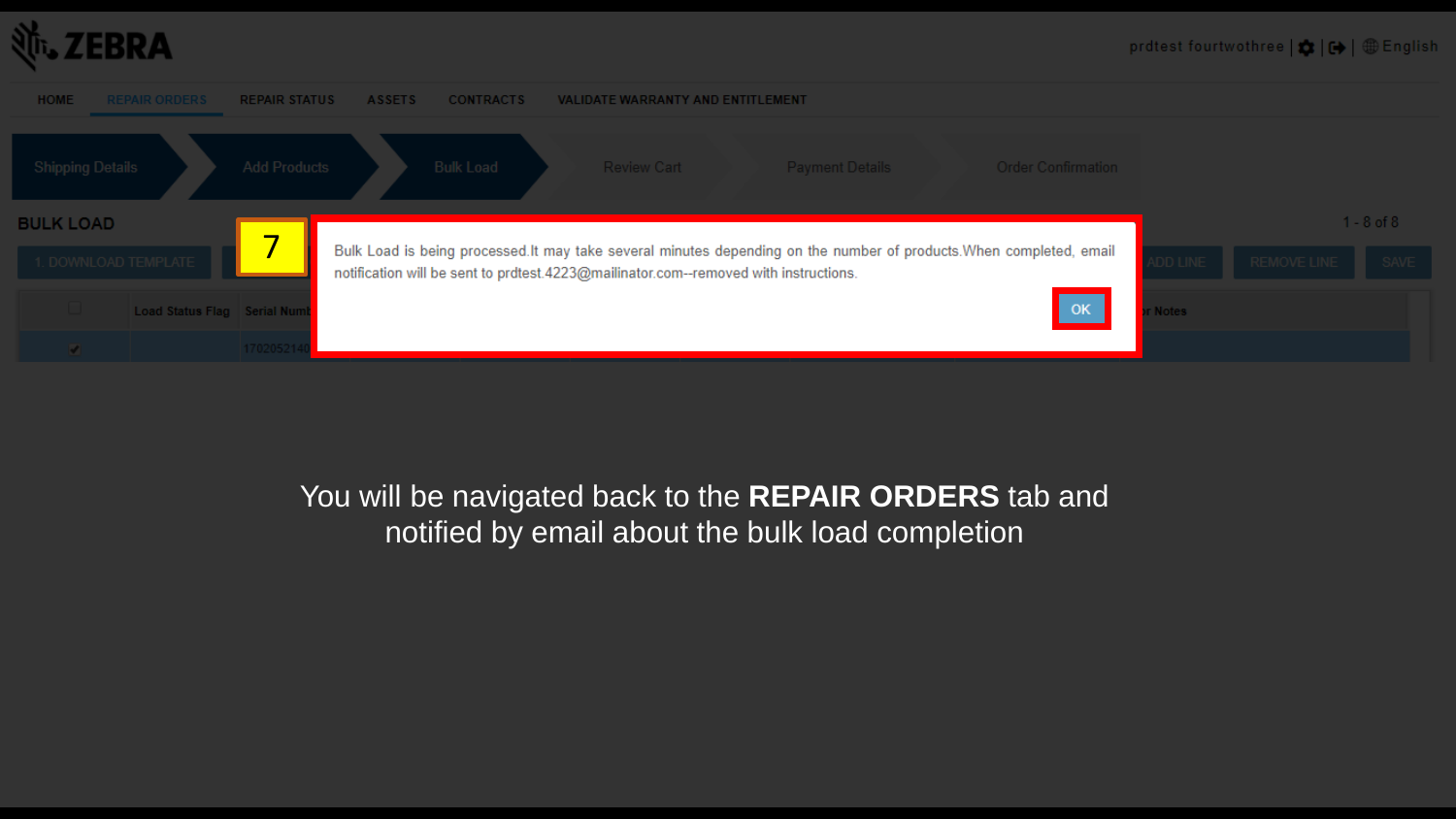

**HOME REPAIR ORDERS REPAIR STATUS ASSETS CONTRACTS** VALIDATE WARRANTY AND ENTITLEMENT

#### PENDING REPAIR ORDERS

 $1 - 9$  of  $9$ 

Note: Saved orders that have not been submitted will automatically expire 30 days from the creation date.

| <b>NEW REPAIR ORDER</b> |                     | 8<br><b>REFRESH</b>                                                            |                             | <b>COLUMNS DISPLAYED</b> | <b>Filter Type</b> | ▼   Filter Value |                         | <b>FIND</b> |                                  |                               |                       |      |
|-------------------------|---------------------|--------------------------------------------------------------------------------|-----------------------------|--------------------------|--------------------|------------------|-------------------------|-------------|----------------------------------|-------------------------------|-----------------------|------|
| <b>Cart Number</b>      | <b>Order Status</b> | <b>Creation Date</b>                                                           | <b>Created By</b>           | Contact                  | # Of Lines         | <b>Bulk Load</b> | <b>Bulk Load Status</b> | Account#    | <b>Account Name</b>              | <b>Address Line 1</b>         | <b>Address Line 2</b> | City |
| -1BGNJMAK               | Pending             | 07-Aug-2019                                                                    | PRDTEST.4223@ Test Training |                          |                    | N.               | In Progress             | 6765515     |                                  | Zebra Technologi 3 OVERLOOK P |                       | Lind |
| -1BG0Q8NX               | Pending             | 07-Aug-2019                                                                    | PRDTEST.4223@ Test Training |                          | $\overline{0}$     |                  | Completed               | 6765515     | Zebra Technologi 3 OVERLOOK P    |                               |                       | Linc |
| -1BG2GELA               | Pending             | 05-Aug-2019                                                                    | PRDTEST.4223@ Test Training |                          | $\sim$ 1           | N.               |                         | 6765515     | Zebra Technologi 3 OVERLOOK P.   |                               |                       | Lind |
| -1BG2GEG1               | Pending             | 05-Aug-2019                                                                    | PRDTEST.4223@ Test Training |                          | $\overline{0}$     | IN.              |                         | 6765515     | Zebra Technologi 3 OVERLOOK P    |                               |                       | Lind |
| -1BDASQ0W Pendin        |                     | To see the actual status of the bulk load, you need to click on REFRESH button |                             |                          |                    |                  |                         |             |                                  |                               |                       | Lind |
| -1BEH3MCF               | Pending             |                                                                                | PRDTEST.4223@ Test Training |                          |                    |                  |                         |             |                                  | 3 OVERLOOK P.                 |                       | Lind |
| -1BEH3MB1               | Pending             | 01-Aug-2019                                                                    | PRDTEST.4223@               |                          | $\overline{0}$     | N.               |                         | 6765515     | Zebra Technologi.                |                               |                       |      |
| -1BDIRQ81               | Pending             | 30-Jul-2019                                                                    | PRDTEST.4223@ Test Training |                          | $\sim$ 0           | IN.              |                         | 6765515     | Zebra Technologi   3 OVERLOOK P. |                               |                       | Linc |
| 1-16LMAHUP              | Pending             | 09-Jul-2019                                                                    | PRDTEST.4224@ Carolyn Assad |                          | $\sim$ 1           | N.               |                         | 6765515     | Zebra Technologi 3 OVERLOOK P    |                               |                       | Lind |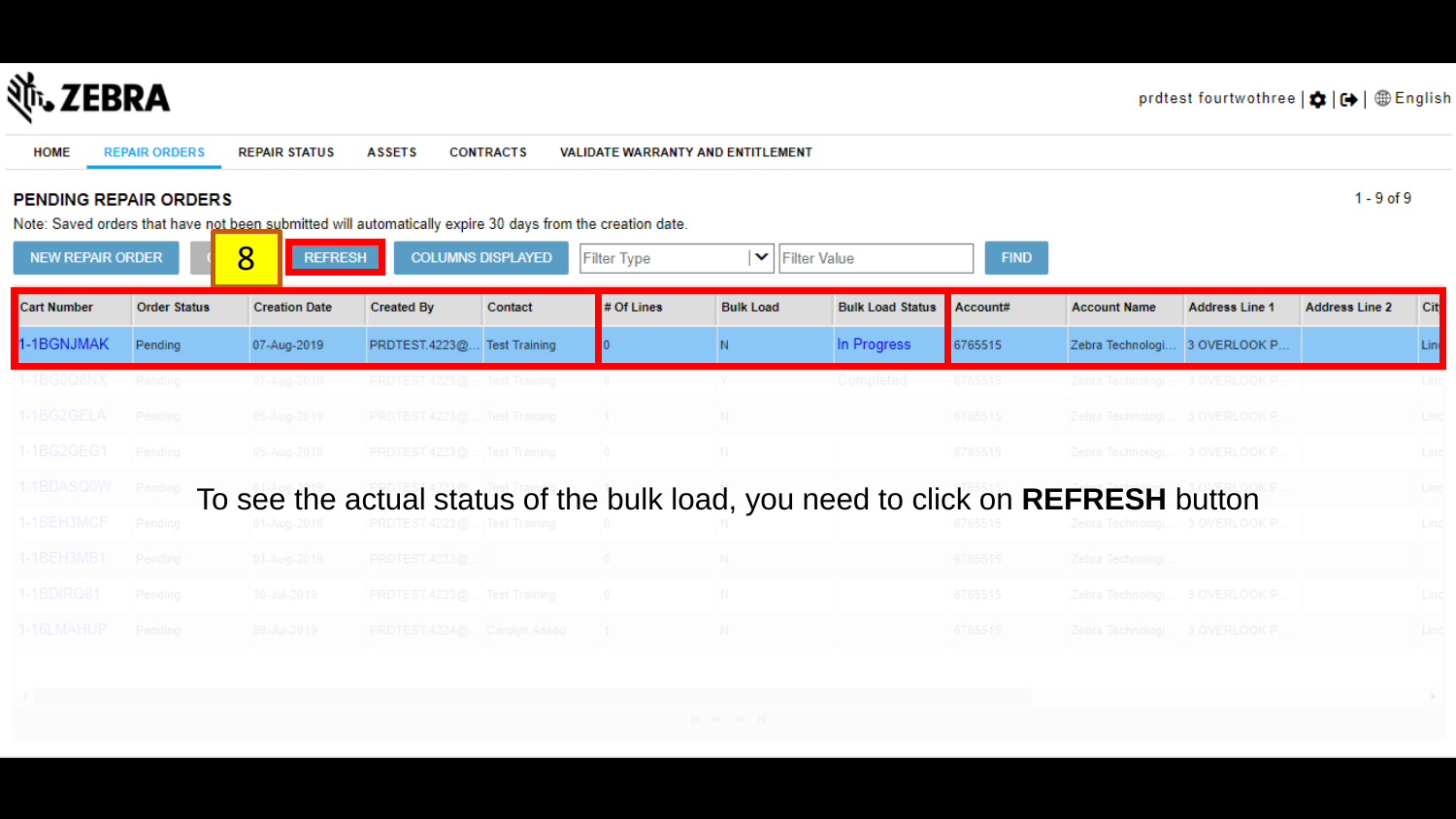

| <b>HOME</b>             | <b>REPAIR ORDERS</b>         | <b>REPAIR STATUS</b>            | <b>ASSETS</b>                                                                                             | <b>CONTRACTS</b>         | <b>VALIDATE WARRANTY AND ENTITLEMENT</b> |                                                                                     |                         |             |                                  |                       |                       |      |
|-------------------------|------------------------------|---------------------------------|-----------------------------------------------------------------------------------------------------------|--------------------------|------------------------------------------|-------------------------------------------------------------------------------------|-------------------------|-------------|----------------------------------|-----------------------|-----------------------|------|
|                         | <b>PENDING REPAIR ORDERS</b> |                                 | Note: Saved orders that have not been submitted will automatically expire 30 days from the creation date. |                          |                                          |                                                                                     |                         |             |                                  |                       | $1 - 8$ of $8$        |      |
| <b>NEW REPAIR ORDER</b> |                              | <b>CANCEL</b><br><b>REFRESH</b> |                                                                                                           | <b>COLUMNS DISPLAYED</b> | <b>Filter Type</b>                       | $\blacktriangleright$   Filter Value                                                |                         | <b>FIND</b> |                                  |                       |                       |      |
| <b>Cart Number</b>      | <b>Order Status</b>          | <b>Creation Date</b>            | <b>Created By</b>                                                                                         | Contact                  | # Of Lines                               | <b>Bulk</b>                                                                         | <b>Bulk Load Status</b> | Account#    | <b>Account Name</b>              | <b>Address Line 1</b> | <b>Address Line 2</b> | City |
| 1-1BGNJMAK              | Pending                      | 07-Aug-2019                     | PRDTEST.4223@ Test Training                                                                               |                          |                                          | 9<br>v                                                                              | Completed               | 6765515     | Zebra Technologi 3 OVERLOOK P    |                       |                       | Lind |
| 1-1BG2GELA              | Pending                      | 05-Aug-2019                     | PRDTEST.4223@ Test Training                                                                               |                          |                                          |                                                                                     |                         | 6765515     | Zebra Technologi   3 OVERLOOK P. |                       |                       | Lind |
| 1-1BG2GEG1              | Pending                      | 05-Aug-2019                     | PRDTEST.4223@ Test Training                                                                               |                          | $\overline{0}$                           | N.                                                                                  |                         | 6765515     | Zebra Technologi   3 OVERLOOK P. |                       |                       | Lind |
| 1-1BDASQ0W              |                              |                                 |                                                                                                           |                          |                                          | After resolving all the errors correctly, the Bulk Load Status should be Completed. |                         |             |                                  |                       |                       | Lind |
| 1-1BEH3MCF              | Pending                      | 01-Aug-2019                     | PRDTEST.4223@ Test Training                                                                               |                          |                                          | <b>Click on Completed</b>                                                           |                         |             |                                  |                       |                       | Lind |
| 1-1BEH3MB1              | Pending                      | 01-Aug-2019                     | PRDTEST.4223@.                                                                                            |                          |                                          |                                                                                     |                         | 6765515     | Zebra Technologi.                |                       |                       |      |
| 1-1BDIRQ81              | Pending                      | 30-Jul-2019                     | PRDTEST.4223@ Test Training                                                                               |                          |                                          |                                                                                     |                         | 6765515     | Zebra Technologi   3 OVERLOOK P. |                       |                       | Lind |
| 1-16LMAHUP              | Pending                      | 09-Jul-2019                     | PRDTEST.4224@ Carolyn Assad                                                                               |                          |                                          |                                                                                     |                         | 6765515     | Zebra Technologi.                | <b>3 OVERLOOK P</b>   |                       | Linc |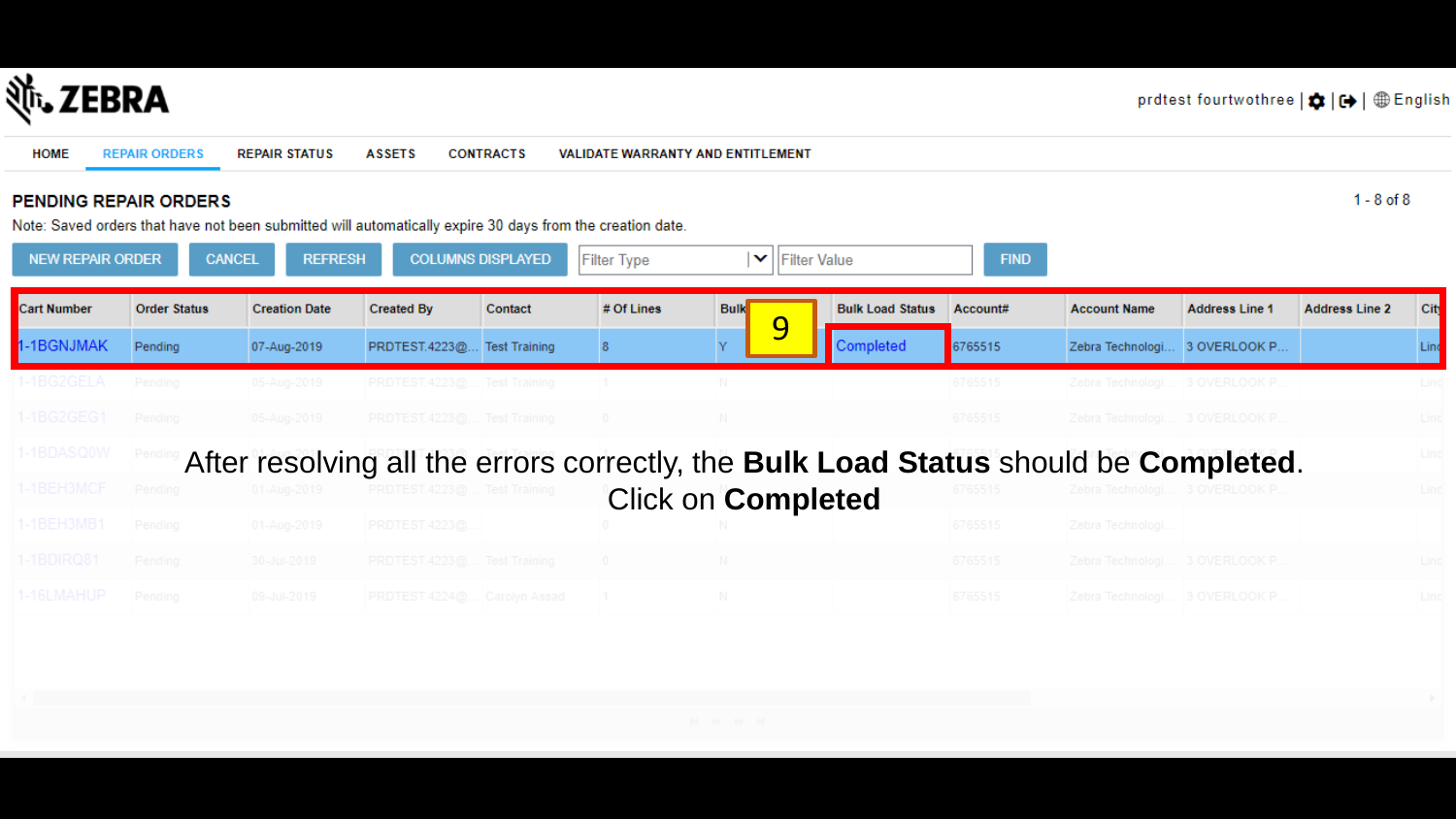## **並、ZEBRA**

 $\,$   $\,$ 

| <b>HOME</b>    |                                              | <b>REPAIR ORDERS</b>             | <b>REPAIR STATUS</b>        | <b>ASSETS</b> | <b>CONTRACTS</b>                                         | VALIDATE WARRANTY AND ENTITLEMENT |                        |                                                                                           |                           |                         |                        |                                |                     |
|----------------|----------------------------------------------|----------------------------------|-----------------------------|---------------|----------------------------------------------------------|-----------------------------------|------------------------|-------------------------------------------------------------------------------------------|---------------------------|-------------------------|------------------------|--------------------------------|---------------------|
|                | <b>Shipping Details</b>                      |                                  | <b>Add Products</b>         |               | <b>Review Cart</b>                                       |                                   | <b>Payment Details</b> |                                                                                           | <b>Order Confirmation</b> |                         |                        |                                |                     |
| <b>ACCOUNT</b> |                                              |                                  |                             |               | <b>6</b> SHIP TO CONTACT                                 |                                   |                        | RETURN SHIPPING ADDRESS                                                                   |                           |                         |                        |                                |                     |
| 6765515        | <b>Account Number</b><br><b>Account Name</b> | Zebra Technologies NA Demo Depot |                             | Contact       | <b>Test Trainir</b><br>test@training.com<br>Work Phone # |                                   |                        | <b>Store Number</b><br>Edit or dispute the units if necessary<br>IL. United States, 60069 |                           |                         |                        |                                |                     |
| <b>10</b>      |                                              |                                  |                             |               | 123456789                                                |                                   |                        |                                                                                           |                           |                         |                        |                                |                     |
| <b>EDIT</b>    |                                              | <b>REMOVE</b>                    | <b>DISPUTE JOB TYPE</b>     |               | <b>REMOVE DISPUTE</b>                                    | KITS AND CONFIGURATIONS           |                        | <b>DOCUMENTS</b>                                                                          | <b>Filter Type</b>        | ► Filter Value          |                        | <b>FIND</b>                    |                     |
| ∧▼             |                                              | Line#                            | <b>Customer Reference #</b> |               | Serial #                                                 | Product                           | <b>Job Type</b>        | <b>Exchange Type</b>                                                                      | <b>Net Price</b>          | <b>Line Item Status</b> | <b>Line Sub Status</b> | <b>Request Type</b>            | <b>Repair Cente</b> |
|                | $\overline{\mathcal{L}}$                     |                                  |                             |               | 17020521401395                                           | MC67NA-PDABA                      | Contract               | Advance Exchange \$0.00                                                                   |                           | Pending                 |                        | Standard Exchange Arkansas Ser |                     |
|                | □                                            | 2                                |                             |               | 17020521401396                                           | MC67NA-PDABA                      | Contract               | Advance Exchange \$0.00                                                                   |                           | Pending                 |                        | Standard Exchange Arkansas Ser |                     |
|                | $\Box$                                       | 3                                |                             |               | 17020521401397                                           | MC67NA-PDABA                      | Contract               | Advance Exchange \$0.00                                                                   |                           | Pending                 |                        | Standard Exchange Arkansas Ser |                     |
|                | □                                            | 4                                |                             |               | 17020521401398                                           | MC67NA-PDABA                      | Contract               | Advance Exchange \$0.00                                                                   |                           | Pending                 |                        | Standard Exchange Arkansas Ser |                     |
|                | $\Box$                                       | 5                                |                             |               | 17020521401399                                           | MC67NA-PDABA Contract             |                        | Advance Exchange \$0.00                                                                   |                           | Pending                 |                        | Standard Exchange Arkansas Ser |                     |

 $\overline{4}$